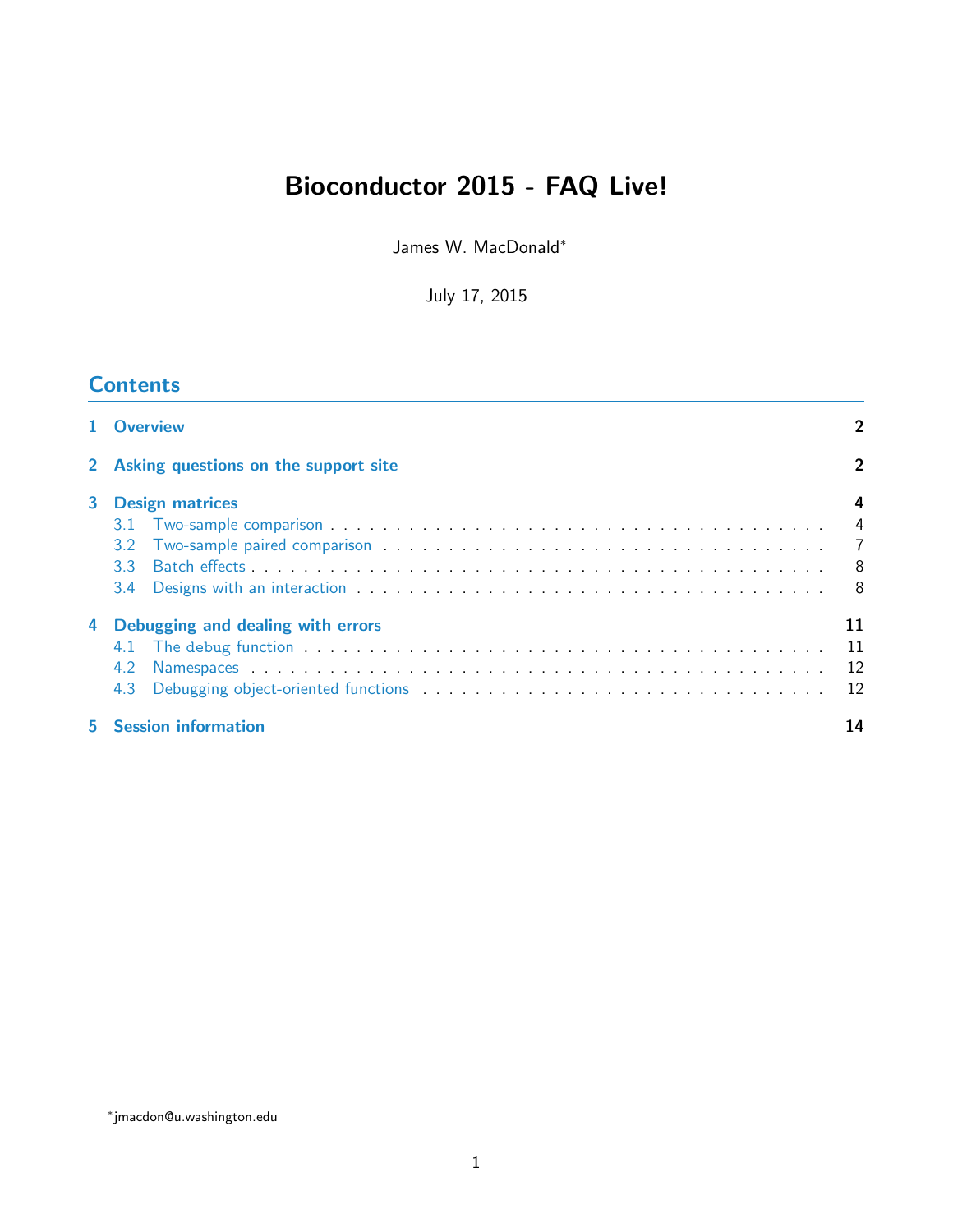### <span id="page-1-0"></span>1 Overview

This workshop is intended to be a live version of the Bioconductor support site, where we can go over typical questions, but perhaps in more depth. Given the short time available, we will cover two of the most frequently asked question types; design and contrast matrix construction and interpretation, and error tracking/debugging.

## <span id="page-1-1"></span>2 Asking questions on the support site

Before getting to the main part of the course, we should first discuss how best to ask questions on the support site. We like to think of the support site as a repository of knowledge, where people with a question can look first, in order to answer their questions quickly and accurately. This works best if the questions posed on the support site are of high quality to begin with, which is where our end users come in.

If you are trying to do something using Bioconductor, and get stuck, the first place you should go is Google! A well crafted Google search will answer your question most of the time, especially since the support site is idexed by Google. But let's say you have tried Google, but haven't come up with a useful answer. You could search the support site directly, but I find that Google does a better job than the search function on the support site. So really, you need to ask a question. The best way to ask the question is to try to reverse your position, and ask yourself what you would need to know in order to answer the question!

This is actually easier to do than you would think. The first thing you need to do is be exact, but concise, about what you are doing, what you expect, and what tools you are using.

#### Here is a really bad question

I am using lmFit for my analysis, and it doesn't work. Can anybody help?

#### And here is a moderately improved question:

I am using the limma package to compare tumor versus control, and I get an error I don't understand. I have one tumor and one control sample, and when I run eBayes, it gives me an error. Here is the code I ran:

```
fit <- lmFit(eset, design)
fit2 \leftarrow eBayes(fit)
Error in ebayes(fit = fit, proportion = proportion, stdev.coef.lim = stdev.coef.lim,
  No residual degrees of freedom in linear model fits
```
#### Can anybody help me?

The first question obscures the real problem, and will require a few back-and-forth exchanges between the original poster and whomever decides to help. The second question is a bit better, because an experienced helper will know basically what the original poster is doing, what that error means, and will be able to explain it.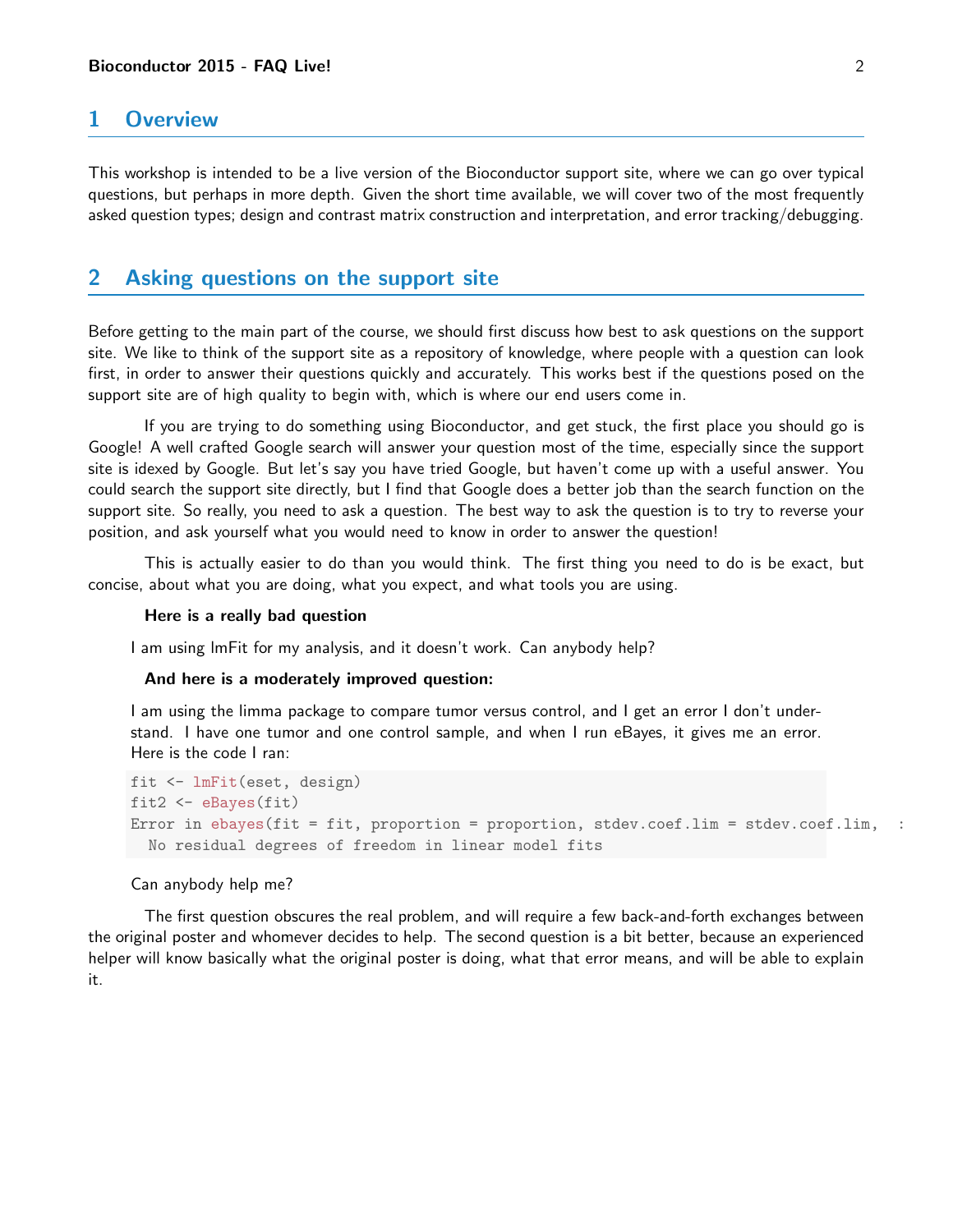Ideally, the original poster will give the following bits of information:

- This is what I am trying to do
- This is the package (packages) I am using
- These are the data I am using (maybe R output using head(), or  $str()$ )
- This is what I expect
- These are the results I am getting
- Here is the output from sessionInfo()

An improved way to ask the above question would be this:

I am trying to compare two samples (tumor and control) using limma, and I am getting an error I don't understand. My design matrix looks like this:

design

```
## (Intercept) TreatTreated
## 1 1 1
## 2 1 0
## attr(,"assign")
## [1] 0 1
## attr(,"contrasts")
## attr(,"contrasts")$Treat
## [1] "contr.treatment"
```
#### My data look like this:

head(eset)

```
\sharp # [, 1 [, 2 ]## [1,] 1.2862813 0.6391255
## [2,] 2.3013711 1.5288431
## [3,] 1.3769291 -0.3746192
## [4,] -0.6887273 1.7687910
## [5,] -0.1856149 -1.0475340
## [6,] -0.7912769 -1.0959626
```

```
and the error I get is:
```

```
fit <- lmFit(eset, design)
fit2 \leftarrow eBayes(fit)
Error in ebayes(fit = fit, proportion = proportion, stdev.coef.lim = stdev.coef.lim, :
 No residual degrees of freedom in linear model fits
```
my sessionInfo() is:

[snip]

If you think you have found a bug, then you would give slightly different information. Ideally you would be able to give a small example that reproduces the error you are getting, so the package maintainer can track the bug down.

There is a trade off between saying too much and saying too little. Try to be as explicit as possible without adding in extraneous details, although if you are really stuck it may be hard to know what is important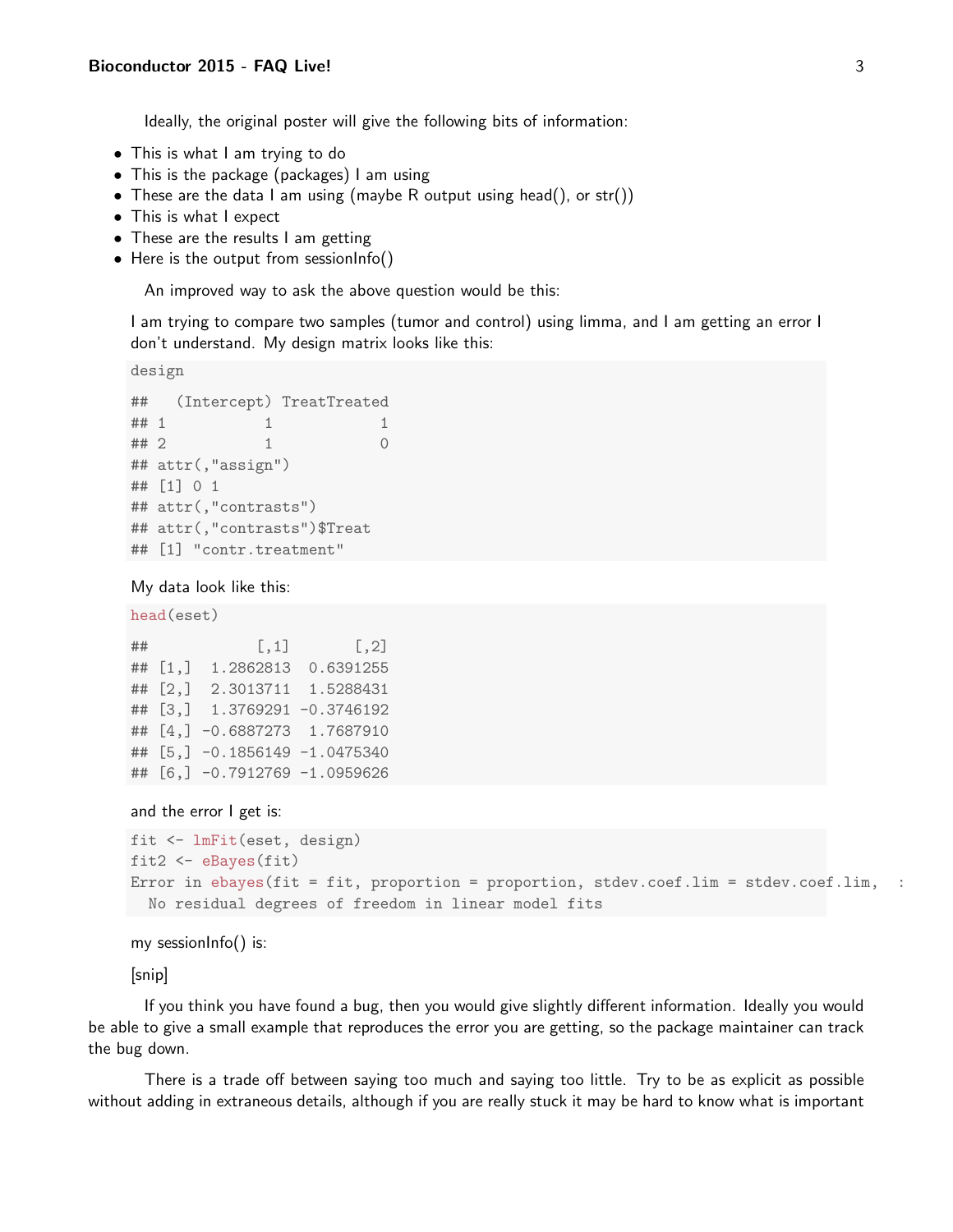and what is not. In that case, err on the side of too much information.

## <span id="page-3-0"></span>3 Design matrices

#### <span id="page-3-1"></span>3.1 Two-sample comparison

To explain how to generate and interpret design matrices, we will go over a set of examples that get progressively more complicated. The first one is simplest of all. Consider an experiment where you have run 10 samples using RNA-Seq, five each of tumor and control.

```
d.f \leq data.frame(Samples = paste("Sample", 1:10),
                Type = factor(rep(c("Tumor","Control"),
                each = 5))d.f
## Samples Type
## 1 Sample 1 Tumor
## 2 Sample 2 Tumor
## 3 Sample 3 Tumor
## 4 Sample 4 Tumor
## 5 Sample 5 Tumor
## 6 Sample 6 Control
## 7 Sample 7 Control
## 8 Sample 8 Control
## 9 Sample 9 Control
## 10 Sample 10 Control
```
We can define the design matrices using the model.matrix function, either with or without an intercept. Please note that we will get identical results regardless - it just changes the interpretation of the model coefficients. First we can make a design matrix without an intercept.

```
design1 \leq model.matrix(\infty + Type, d.f)
design1
## TypeControl TypeTumor
## 1 0 1
## 2 0 1
## 3 0 1
## 4 0 1
## 5 0 1
## 6 1 0
## 7 1 0
## 8 1 0
## 9 1 0
## 10 1 0
## attr(,"assign")
## [1] 1 1
## attr(,"contrasts")
```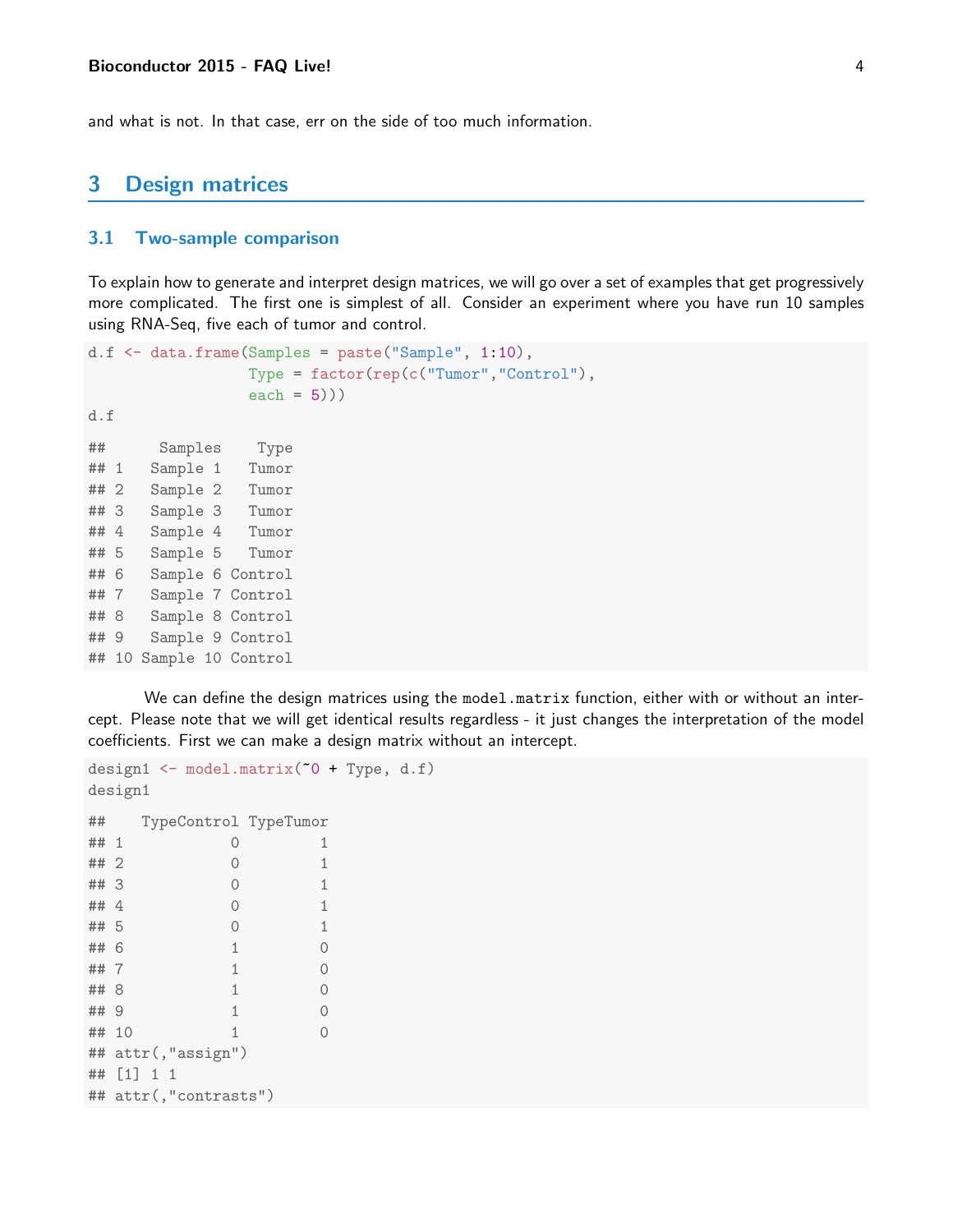```
## attr(,"contrasts")$Type
## [1] "contr.treatment"
```
And we can make a design matrix with an intercept.

```
design2 <- model.matrix(~ Type, d.f)
design2
## (Intercept) TypeTumor
## 1 1 1
## 2 1 1
## 3 1 1
## 4 1 1
## 5 1 1
## 6 1 0
## 7 1 0
## 8 1 0
## 9 1 0
## 10 1 0
## attr(,"assign")
## [1] 0 1
## attr(,"contrasts")
## attr(,"contrasts")$Type
## [1] "contr.treatment"
```
The only difference between these two design matrices is that the first one (without intercept) is computing the mean of each sample type, and the second design matrix has a baseline (intercept) term that is estimating the mean of the control samples, and a 'TypeTumor' term that is estimating the difference between Tumor and Control samples. How do we know this?

```
data.frame(Type = d.f$Type, design1)
## Type TypeControl TypeTumor
## 1 Tumor 0 1
## 2 Tumor 0 1
## 3 Tumor 0 1
## 4 Tumor 0 1
## 5 Tumor 0 1
## 6 Control 1 0
## 7 Control 1 0
## 8 Control 1 0
## 9 Control 1 0
## 10 Control 1 0
```
The rows of a design matrix represent the samples, and the columns represent the model coefficients. The design matrix itself is an indicator matrix that shows if a given sample contributes information to a given coefficient  $(1 == yes, 0 == no)$ . This leads to two conclusions. First, if a row is all zeros, except for one coefficient, then the coefficient is estimating the mean of the group that the sample belongs to. Second, we can figure out what that group is by looking to see which samples all have a single one in that column. So using that logic, we can say that TypeControl is estimating the mean of the Controls and TypeTumor is the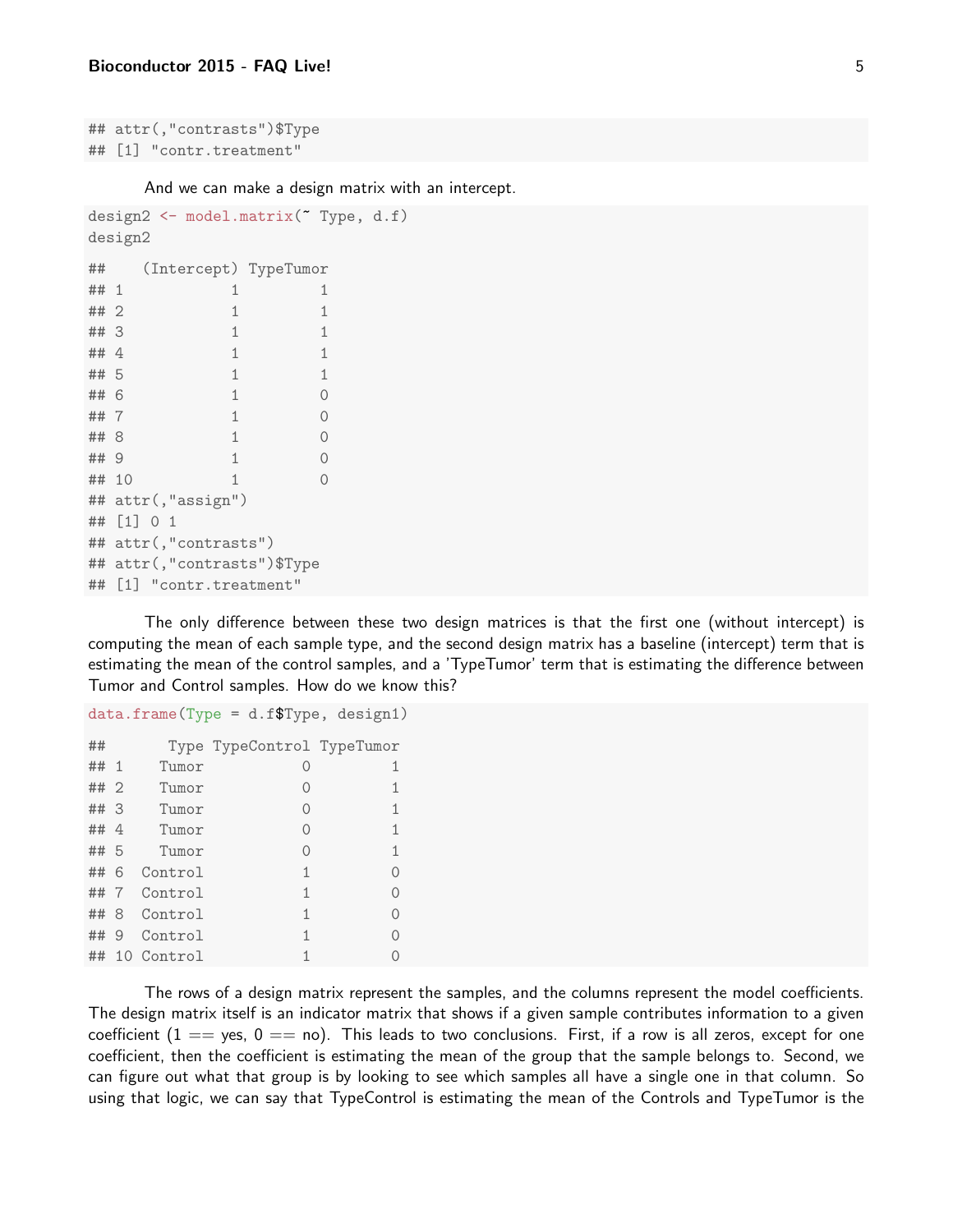#### Bioconductor 2015 - FAQ Live! 6

mean of the Tumor samples.

| $data-frame(Type = d.f$Type, design2)$ |      |                   |                              |   |
|----------------------------------------|------|-------------------|------------------------------|---|
| ##                                     |      |                   | Type X. Intercept. TypeTumor |   |
| ## 1                                   |      | Tumor             | 1                            | 1 |
| ## 2                                   |      | Tumor             | 1                            | 1 |
| ##3                                    |      | Tumor             | 1                            | 1 |
| ## 4                                   |      | Tumor             | 1                            | 1 |
| ## 5                                   |      | Tumor             | 1                            | 1 |
| ## 6                                   |      | Control           | 1                            | 0 |
|                                        |      | ## 7 Control      | 1                            | 0 |
|                                        |      | ## 8 Control      | 1                            | 0 |
|                                        | ## 9 | Control           | 1                            | ∩ |
|                                        |      | $\#$ # 10 Control |                              |   |

The other design is more confusing, because the intercept is all 1s. But using the logic from above, we see that the rows with a single 1 are just the Control samples, so we infer that the Intercept is estimating the mean of the Controls. But what about the TypeTumor column?

We already know that TypeControl is the mean of the Controls, so this is easy to figure out using algebra:

> $Tumor = Control + TypeTumor$  $Tumor - Control = TypeTumor$

To show that we get identical results, regardless of the design matrix, let's try this using limma

```
library(limma)
set.seed(0xabeef)
y <- matrix(rnorm(10000), 1000)
## note that for design we need to use a contrasts matrix
contrast <- makeContrasts(TypeTumor - TypeControl, levels = design1)
fit <- lmFit(y, design1)
fit2 <- contrasts.fit(fit, contrast)
fit2 <- eBayes(fit2)
fit3 <- lmFit(y, design2)
fit3 <- eBayes(fit3)
all.equal(topTable(fit2,1), topTable(fit3,2))
## [1] TRUE
```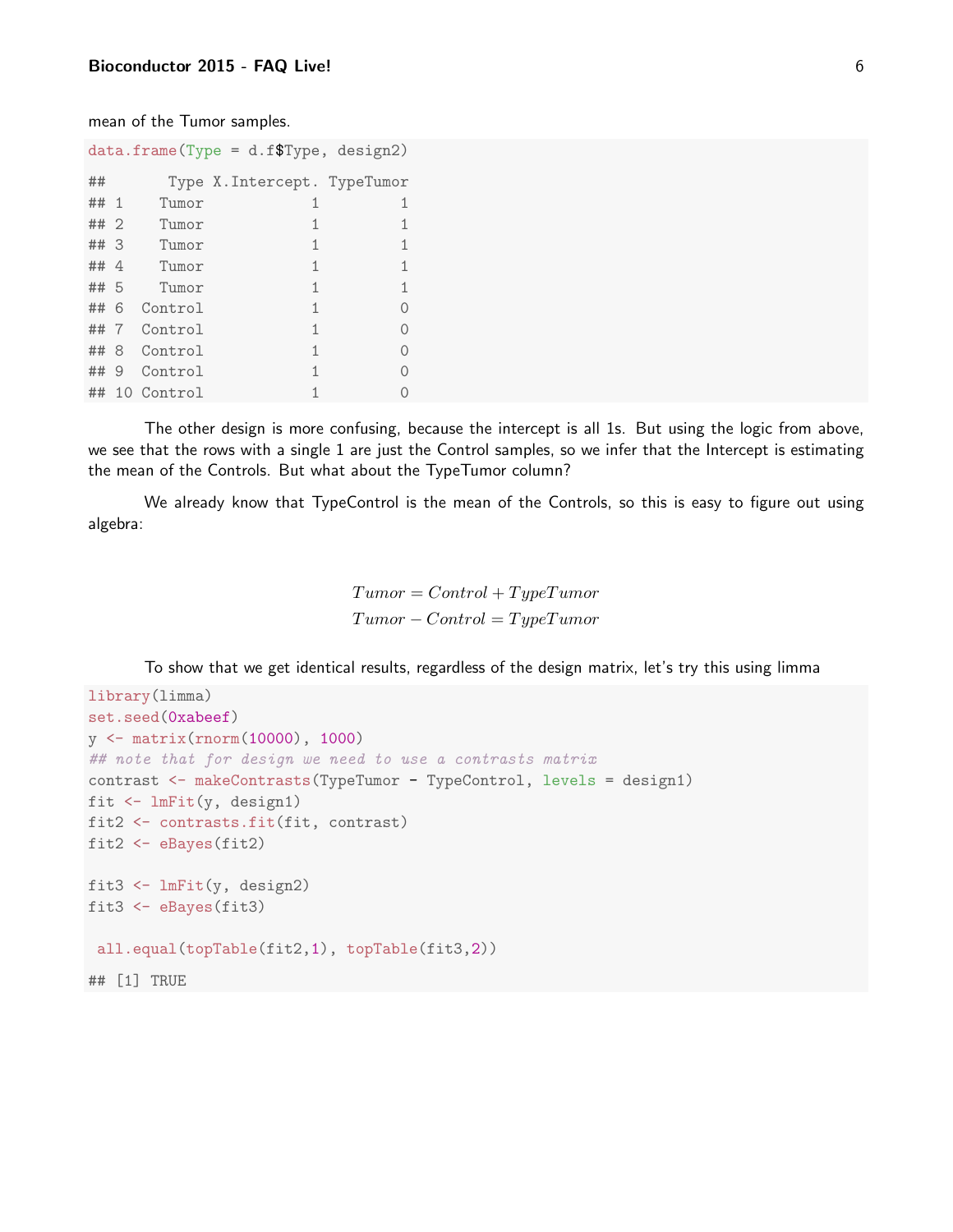#### <span id="page-6-0"></span>3.2 Two-sample paired comparison

Let's assume that instead of having five tumor and five control subjects, we had five paired tumor/adjacent normal tissue samples and we wanted to know what genes are differentially expressed between the two tissue types. This is an inherently more powerful analysis, because we can control for the patient effect directly. In other words, one patient might have a higher expression of a given gene than the others in the study. This isn't of interest to us - instead we want to know how tumors differ from normal tissue - and the higher expression of a gene in a particular patient just introduces variability that makes it harder to detect differences. By using paired samples, we can estimate this patient-specific variability, and then ignore it when we make the comparisons we care about.

```
d.f2 \leftarrow data.frame(Patient = paste("Patient", rep(1:5, 2)),
          Type = d.f$Type)design3 <- model.matrix(~Type + Patient, d.f2)
colnames(design3) <- gsub("Type|^Patient", "", colnames(design3))
design3
## (Intercept) Tumor Patient 2 Patient 3 Patient 4 Patient 5
## 1 1 1 0 0 0 0 0
## 2 1 1 1 0 0 0
## 3 1 1 0 1 0 0
## 4 1 1 0 0 1 0
## 5 1 1 0 0 0 1
## 6 1 0 0 0 0 0
## 7 1 0 1 0 0 0
## 8 1 0 0 1 0 0
## 9 1 0 0 0 1 0
## 10 1 0 0 0 0 1
## attr(,"assign")
## [1] 0 1 2 2 2 2
## attr(,"contrasts")
## attr(,"contrasts")$Type
## [1] "contr.treatment"
##
## attr(,"contrasts")$Patient
## [1] "contr.treatment"
```
Using what we learned in the last section, what does the Intercept estimate? How about Tumor? What about Patient 2 - Patient 5?

<span id="page-6-1"></span>For a conventional paired analysis, we compute Tumor - Control first, and then test to see if the mean of those differences are equal to zero or not. If you compute the differences by hand (using the 'y' matrix we generated above), what would the design matrix look like? Do you get the same results that you get using design3?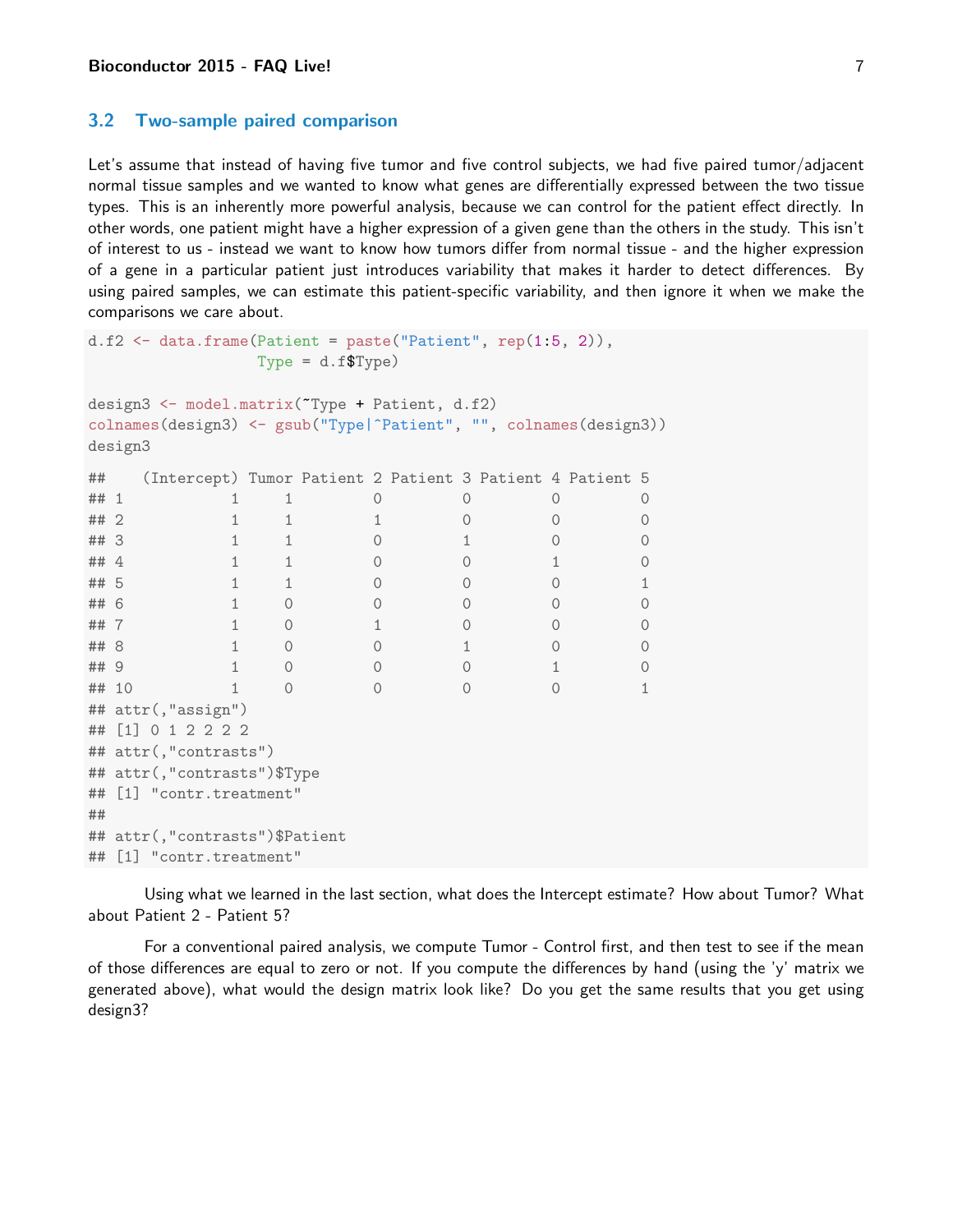#### 3.3 Batch effects

Let's say your lab ran an experiment where you had eight mice, four of which were treated with a new drug, and four with a vehicle control. Later on, your PI decided it wouldn't be enough samples, and had you run three more mice per group. You analyze using microarrays, and as part of the QC do a PCA plot that indicates there is a batch effect, where the first group looks substantially different from the second group.

In this situation, we know there is some technical variability between the two batches, and like the patient-specific effect in the last section, it isn't interesting - it's just a nuisance that we have to deal with. We deal with them by estimating the difference between say batch A and batch B (A - B), and then using that difference to adjust the samples from batch A so they are comparable to batch B.

```
d.f3 <- data.frame(Treatment = rep(c("Treat","Cont","Treat","Cont"), c(4,4,3,3)),
                   Batch = rep(c("A", "B"), c(8,6)))design4 <- model.matrix(~Treatment + Batch, d.f3)
design4
```

| ##    |                                  | (Intercept) TreatmentTreat BatchB |                |  |  |
|-------|----------------------------------|-----------------------------------|----------------|--|--|
| ## 1  | 1                                | 1                                 | 0              |  |  |
| ##2   | $\mathbf{1}$                     | 1                                 | 0              |  |  |
| ## 3  | 1                                | 1                                 | 0              |  |  |
| ## 4  | 1                                | $\mathbf{1}$                      | 0              |  |  |
| ## 5  | 1                                | 0                                 | $\overline{0}$ |  |  |
| ## 6  | 1                                | $\Omega$                          | 0              |  |  |
| ## 7  | 1                                | $\Omega$                          | 0              |  |  |
| ## 8  | $\mathbf{1}$                     | $\Omega$                          | 0              |  |  |
| ## 9  | 1                                | 1                                 | $\mathbf{1}$   |  |  |
| ## 10 | $\mathbf{1}$                     | $\mathbf{1}$                      | $\mathbf{1}$   |  |  |
| ## 11 | 1                                | 1                                 | $\mathbf{1}$   |  |  |
| ## 12 | 1                                | 0                                 | $\mathbf{1}$   |  |  |
| ## 13 | $\mathbf{1}$                     | 0                                 | $\mathbf{1}$   |  |  |
| ## 14 | 1                                | 0                                 | $\mathbf{1}$   |  |  |
|       | ## attr(,"assign")               |                                   |                |  |  |
|       | ## [1] 0 1 2                     |                                   |                |  |  |
|       | ## attr(,"contrasts")            |                                   |                |  |  |
|       | ## attr(,"contrasts")\$Treatment |                                   |                |  |  |
|       | ## [1] "contr.treatment"         |                                   |                |  |  |
| ##    |                                  |                                   |                |  |  |
|       | ## attr(,"contrasts")\$Batch     |                                   |                |  |  |
|       | ## [1] "contr.treatment"         |                                   |                |  |  |

What do these three coefficients estimate?

#### <span id="page-7-0"></span>3.4 Designs with an interaction

Your lab has a new cancer drug that you want to test, and one of the hallmarks of the cancer it is intended to treat is that the BRCA1 gene often gets mutated (it gets a stop codon inserted, so in effect it gets knocked out, and no longer creates a protein). The goal is to see how the drug affects tumors as compared to normal tissue in wild type animals, as well as animals that don't express BRCA1 any longer. In addition, you want to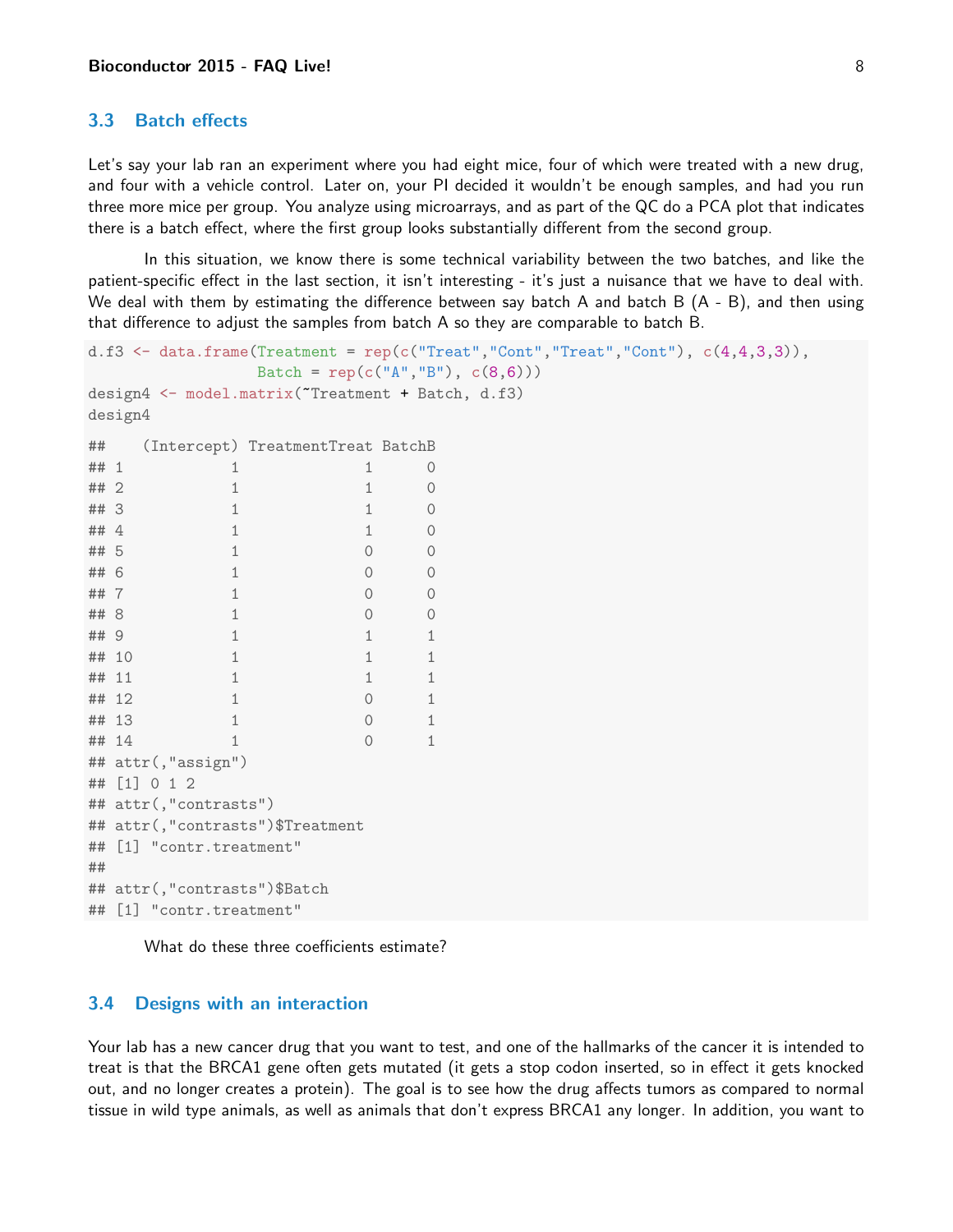know if the drug affects BRCA1 knockouts differently than wild type. Figure [1](#page-8-0) shows just one example of an interaction.



<span id="page-8-0"></span>Figure 1: Interaction example

```
## let's assume that we have seven replicates per group
d.f4 \leftarrow data.frame(Treatment = rep(c("Control","Treated"), times = 2, each = 7),
       Genotype = rep(c("WT", "KO"), each = 14))
design5 <- model.matrix(~Treatment * Genotype, d.f4)
design5
## (Intercept) TreatmentTreated GenotypeWT TreatmentTreated:GenotypeWT
## 1 1 0 1 0
\# 2 1 0 1 0 0 1
\# 3 1 0 1 0 0 1
\# 4 1 0 1 0 1
\# 5 1 0 1 0 1
## 6 1 0 1 0 0 1
## 7 1 0 1 0 0
## 8 1 1 1 1
## 9 1 1 1 1
\# 10 1 1 1 1 1 1
## 11 1 1 1 1
\# 12 1 1 1 1 1 1
\# 13 1 1 1 1 1 1 1
```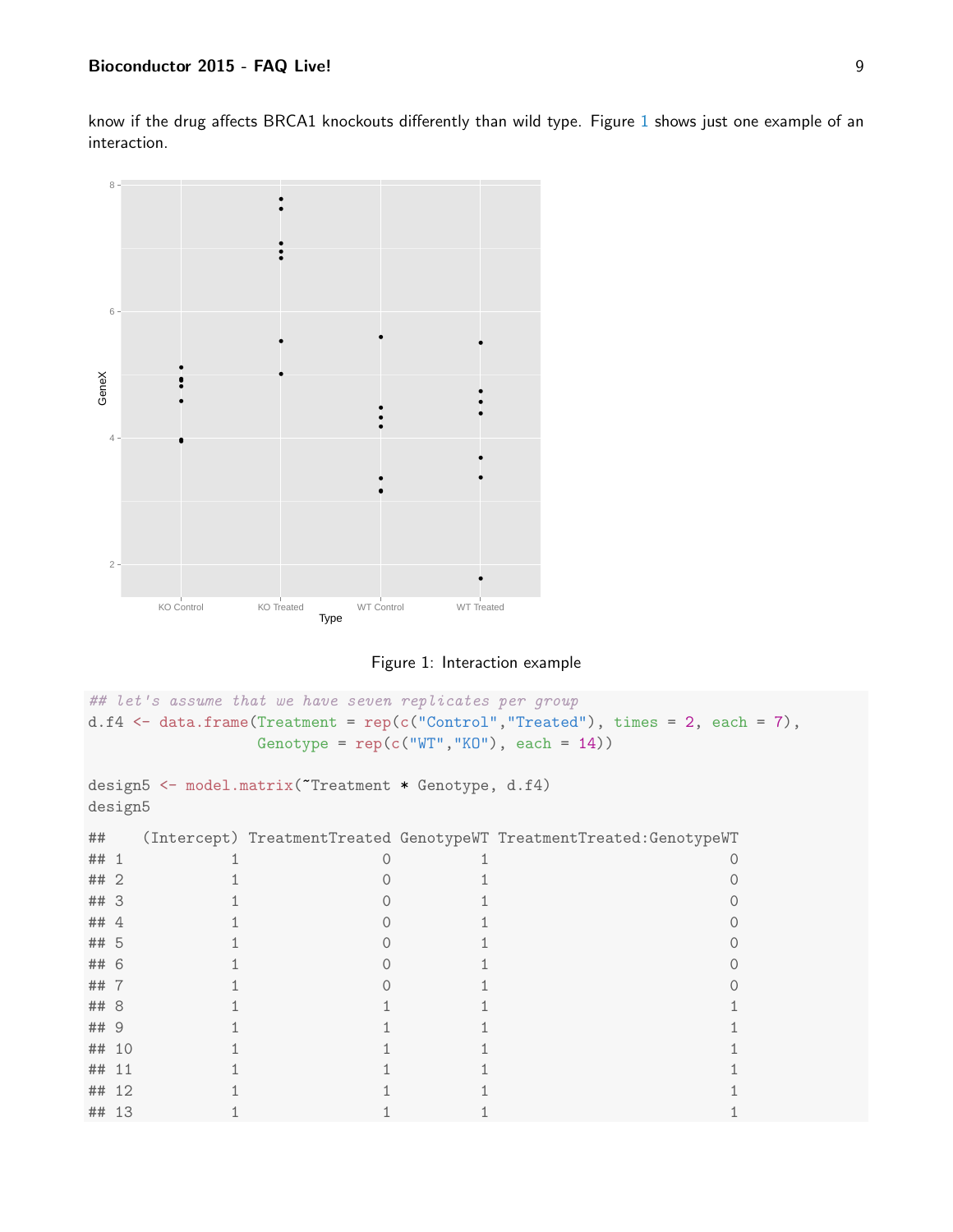|    | ## 14                            |  |        |               |                  |  |
|----|----------------------------------|--|--------|---------------|------------------|--|
|    | ## 15                            |  |        | Ω             |                  |  |
|    | ## 16                            |  |        | $\Omega$      |                  |  |
|    | ## 17                            |  | Ω      | 0             |                  |  |
|    | ## 18                            |  |        | 0             |                  |  |
|    | ## 19                            |  |        | 0             |                  |  |
|    | ## 20                            |  | $\cap$ | $\mathcal{O}$ |                  |  |
|    | ## 21                            |  |        | 0             |                  |  |
|    | ## 22                            |  |        | $\Omega$      |                  |  |
|    | ## 23                            |  |        | $\Omega$      |                  |  |
|    | ## 24                            |  |        | $\Omega$      |                  |  |
|    | ## 25                            |  |        | 0             |                  |  |
|    | ## 26                            |  |        | 0             |                  |  |
|    | ## 27                            |  |        | 0             |                  |  |
|    | ## 28                            |  |        | $\mathcal{O}$ | $\left( \right)$ |  |
|    | ## attr(,"assign")               |  |        |               |                  |  |
| ## | [1] 0 1 2 3                      |  |        |               |                  |  |
|    | ## attr(,"contrasts")            |  |        |               |                  |  |
|    | ## attr(,"contrasts")\$Treatment |  |        |               |                  |  |
| ## | [1] "contr.treatment"            |  |        |               |                  |  |
| ## |                                  |  |        |               |                  |  |
|    | ## attr(,"contrasts")\$Genotype  |  |        |               |                  |  |
| ## | [1] "contr.treatment"            |  |        |               |                  |  |

Note that we have used new notation here. Instead of Treatment  $+$  Genotype, we have used Treatment \* Genotype. This is a short form for Treatment  $+$  Genotype  $+$  Treatment: Genotype, where we are telling R that we want to estimate the 'main effects' for Treatment and Genotype, as well as the interaction. What are all these coefficients estimating? Are these coefficients useful for answering the questions we have?

Let's take a different tactic.

```
newgrp <- factor(apply(d.f4, 1, paste, collapse = "_"))
design5.1 \leftarrow model.matrix(" 0 + newgrp)colnames(design5.1) <- gsub("newgrp", "", colnames(design5.1))
design5.1
## Control_KO Control_WT Treated_KO Treated_WT
## 1 0 1 0 0
## 2 0 1 0 0
## 3 0 1 0 0
## 4 0 1 0 0
## 5 0 1 0 0
## 6 0 1 0 0
## 7 0 1 0 0
## 8 0 0 0 1
## 9 0 0 0 1
## 10 0 0 0 1
## 11 0 0 0 1
## 12 0 0 0 1
```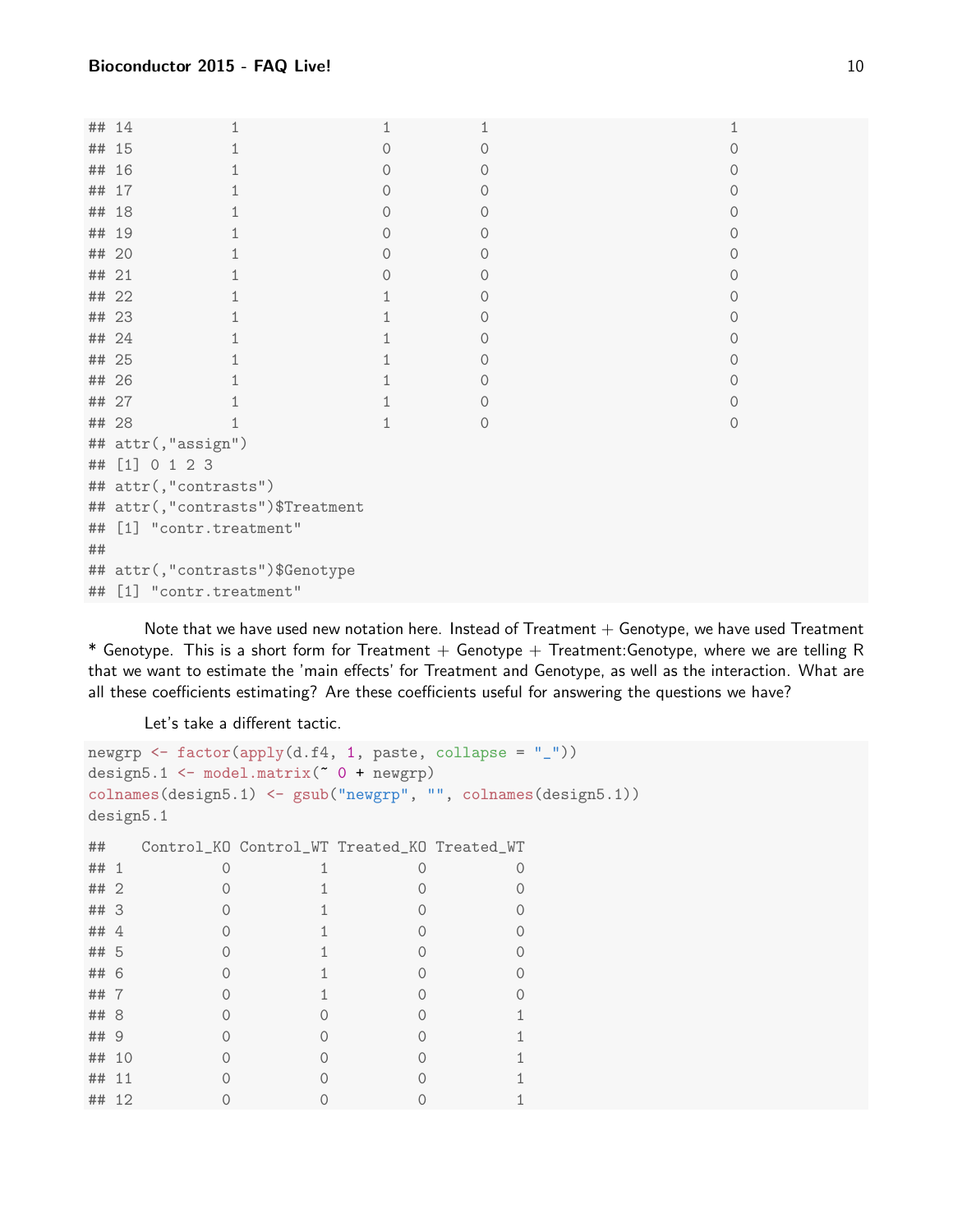| ## 13 |                            | Ω        | Ω        | 0              | 1        |
|-------|----------------------------|----------|----------|----------------|----------|
| ##    | 14                         | $\Omega$ | $\Omega$ | $\mathcal{O}$  | 1        |
| ##    | 15                         | 1        | $\Omega$ | $\mathcal{O}$  | $\Omega$ |
| ##    | 16                         | 1        | 0        | $\mathcal{O}$  | 0        |
| ##    | 17                         | 1        | 0        | $\mathcal{O}$  | $\Omega$ |
| ##    | 18                         | 1        | 0        | $\mathcal{O}$  | $\Omega$ |
| ##    | 19                         | 1        | 0        | $\overline{0}$ | $\Omega$ |
| ##    | 20                         | 1        | $\Omega$ | $\overline{0}$ | $\Omega$ |
| ##    | 21                         | 1        | 0        | $\overline{0}$ | $\Omega$ |
| ## 22 |                            | ∩        | $\Omega$ | $\mathbf{1}$   | $\Omega$ |
| ## 23 |                            | $\Omega$ | 0        | $\mathbf{1}$   | $\Omega$ |
| ## 24 |                            | $\Omega$ | $\Omega$ | 1              | $\Omega$ |
| ## 25 |                            | $\Omega$ | 0        | 1              | 0        |
| ## 26 |                            | $\Omega$ | 0        | $\mathbf{1}$   | 0        |
| ## 27 |                            | $\Omega$ | $\Omega$ | $\mathbf{1}$   | 0        |
| ## 28 |                            | 0        | 0        | 1              | $\Omega$ |
|       | ## attr(,"assign")         |          |          |                |          |
| ##    | $[1] 1$<br>1 1<br>- 1      |          |          |                |          |
| ##    | $attr($ , "contrasts")     |          |          |                |          |
| ##    | attr(,"contrasts")\$newgrp |          |          |                |          |
| ##    | [1] "contr.treatment"      |          |          |                |          |

What are these coefficients estimating? Would this be easier to interpret? How would you go about computing an interaction?

### <span id="page-10-0"></span>4 Debugging and dealing with errors

When writing your own code, and to a larger extent using other people's code, it is very useful to be able to debug when things go wrong. There is the obvious reason; if it's your own code, you want to be able to figure out where the problem is. But if it's somebody else's code, it is still useful to be able to debug, and it is actually more important in this regard because this is one of the best ways to improve your own R skills. Seeing how other people do things makes you a better coder because you learn things you might not have otherwise been exposed to, and you can see how those more adept than you solve problems.

But there is an even better reason to be able to debug. If you are trying to get something done, and you are getting errors, you can either Google around for an answer, or you can ask on the Bioconductor support site and wait (hope for) an answer, or you can take matters into your own hands and try to figure out if it is a bug or if you are doing something wrong. This of course assumes that you have already looked at the help page...

#### <span id="page-10-1"></span>4.1 The debug function

The simplest way to debug functions is to use the debug function, which will put the function into a 'browser' and allow you to step through line by line. This works best for 'bare' functions, for example lmFit in the limma package.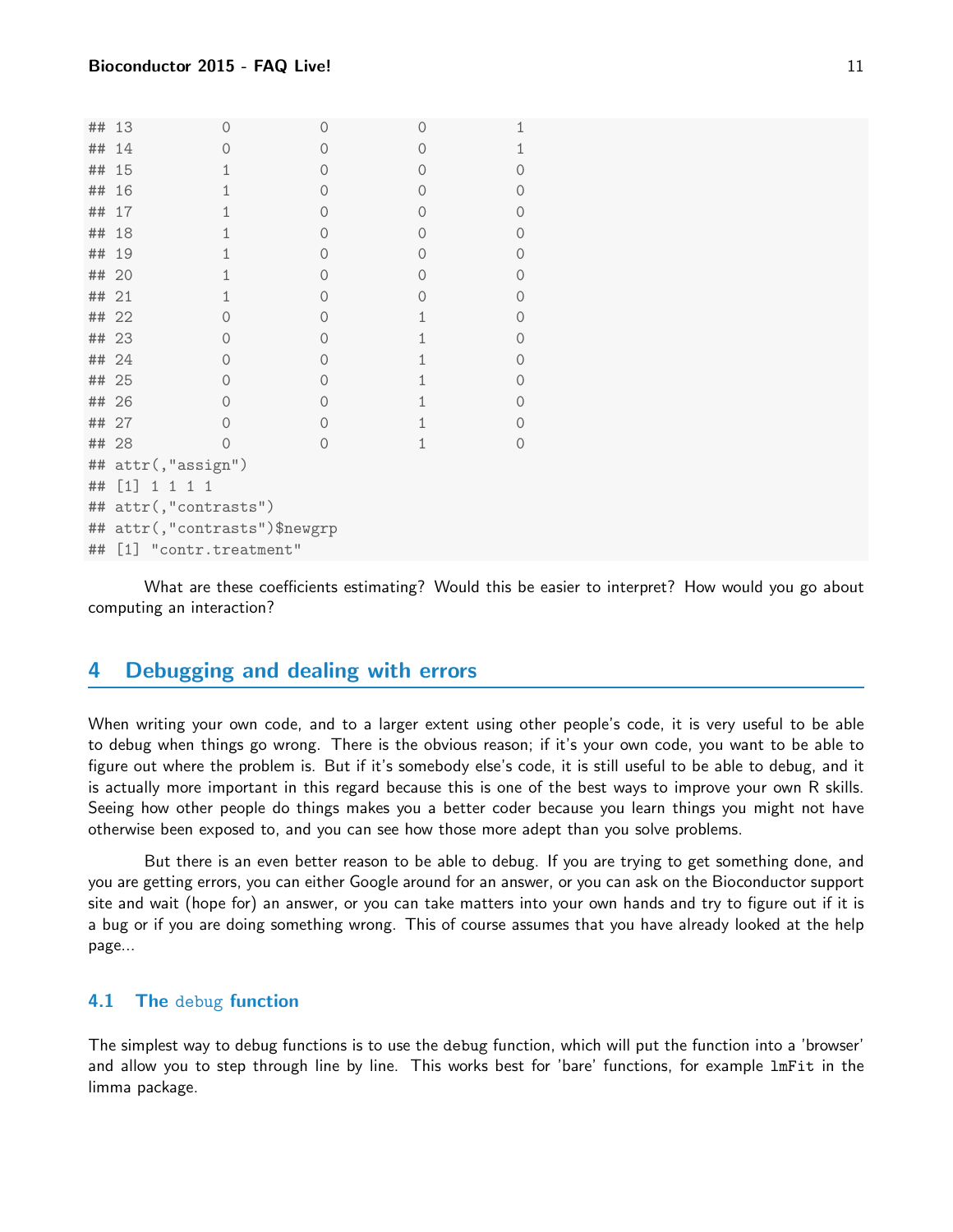library(limma) debug(lmFit) lmFit(y, design)

#### <span id="page-11-0"></span>4.2 Namespaces

Some packages use highly modularized code, where a top-level function calls a bunch of lower-level functions that do much of the actual work. My affycoretools package is an example. These are a bit more difficult to debug, because you have to look through lots of small functions, and some of them may be buried in a namespace.

```
library("affycoretools")
vennPage
drawVenn
debug(drawVenn)
## access unexported functions with the ::: operator
affycoretools:::drawVenn
debug(affycoretools:::drawVenn)
```
Sometimes you hit an error in a package with lots of helper functions, and it's not clear where it comes from. In that case you can use traceback. An example is the error we used as an example above.

```
eBayes(lmFit(eset, design))
traceback()
```
Here we can see that the error occurred in the ebayes function, rather than in eBayes. We could then either use debug(ebayes) to step through that function, or just look at the function itself to see where we went wrong.

#### <span id="page-11-1"></span>4.3 Debugging object-oriented functions

R has two different types of object oriented programming, where the idea is to be able to have a single function, say 'print', that will print out a useful summary, depending on what sort of object you want to print. In base R, the print function is a 'S3' object oriented function.

```
print
## function (x, \ldots)## UseMethod("print")
## <bytecode: 0x1b6eb78>
## <environment: namespace:base>
head(methods(print))
## [1] "print.AES" "print.Anova" "print.Arima" "print.AsIs" "print.Bibtex"
## [6] "print.DLLInfo"
```
There are almost 200 print functions, that do different things depending on what you are trying to print. So if you wanted to print results from fitting an ANOVA model, you would end up using print.aov.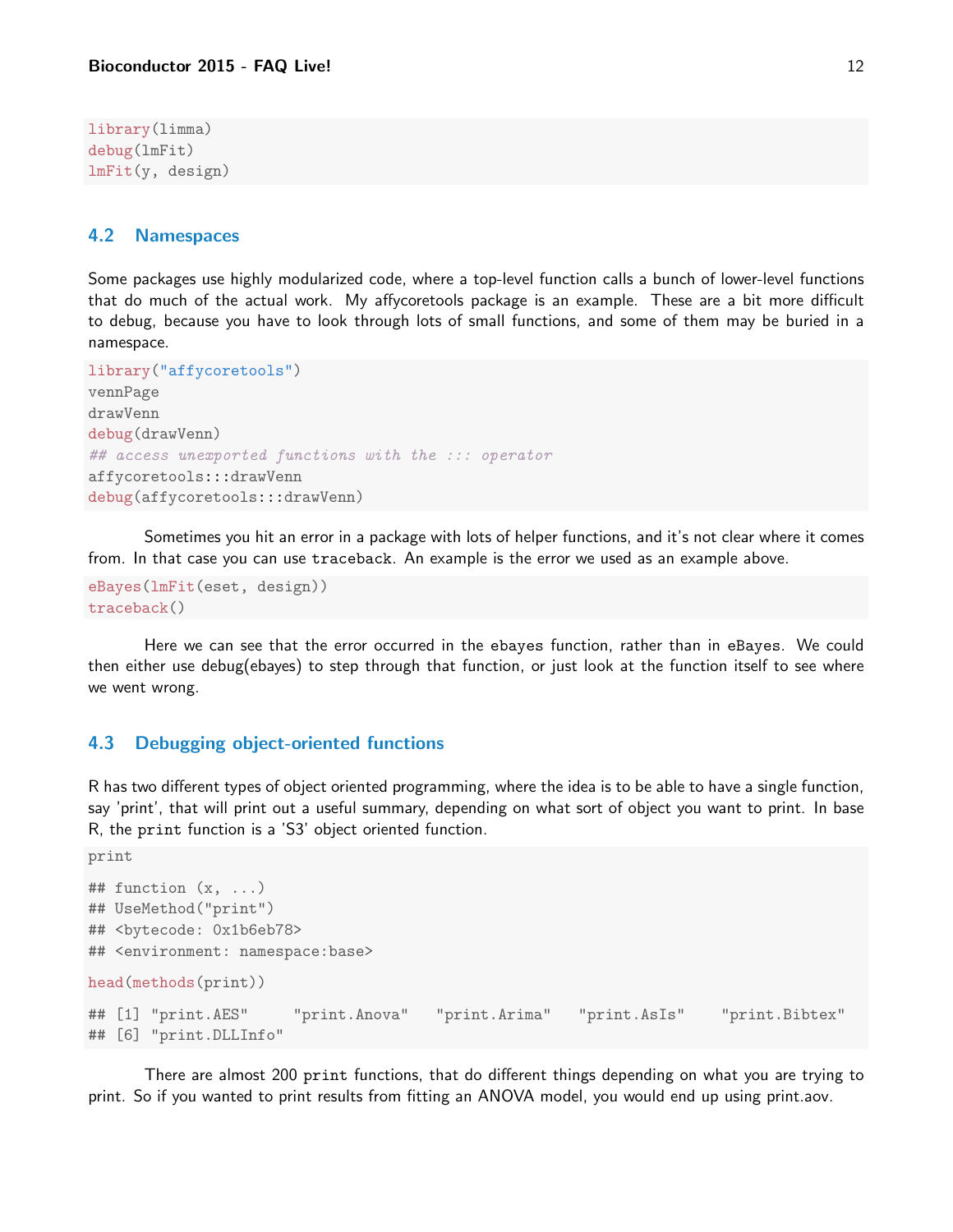```
mod \leq aov(yield \sim block + N * P + K, npk)
class(mod)
print(mod)
print.aov
## no idea where this function lives. Use getAnywhere()
getAnywhere(print.aov)$where
debug(stats:::print.aov)
## can now step through debugger by doing print(mod)
```
A more sophisticated version of object oriented programming is the S4 system, which is the predominant system for Bioconductor. For S3 methods you use method to find out what functions operate on a particular object, but in S4 you use showMethods instead.

```
library("Biobase")
show
showMethods(show)
## we can look at individual functions by saying what class we
## want and setting includeDefs to TRUE
showMethods(show, class = "AnnotatedDataFrame", includeDefs = TRUE)
```
This tells us that when we want to look at an AnnotatedDataFrame object, R first examines the object, determines that it is of class AnnotatedDataFrame, and then uses a function called . showAnnotatedDataFrame to process it. Let's see what that function looks like.

```
.showAnnotatedDataFrame
## Hmmm
getAnywhere(.showAnnotatedDataFrame)
## can we use debug()?
df \leq data.frame(x=1:6,y=rep(c("Low", "High"),3),
                      z=I(LETTERS[1:6]),row.names=paste("Sample", 1:6, sep="_"))
ad <- AnnotatedDataFrame(data=df)
show(ad)
debug(Biobase:::.showAnnotatedDataFrame)
## show(ad) to run through the debugger
```
#### How about the show method for an eSet?

```
showMethods(show, class = "eSet", includeDefs = TRUE)
## just a function there. Can we debug() directly?
debug(show)
data(sample.ExpressionSet)
sample.ExpressionSet
```
That appeared to work, but we didn't actually step through the function. Instead we need to use the trace function, which is a bit more sophisticated.